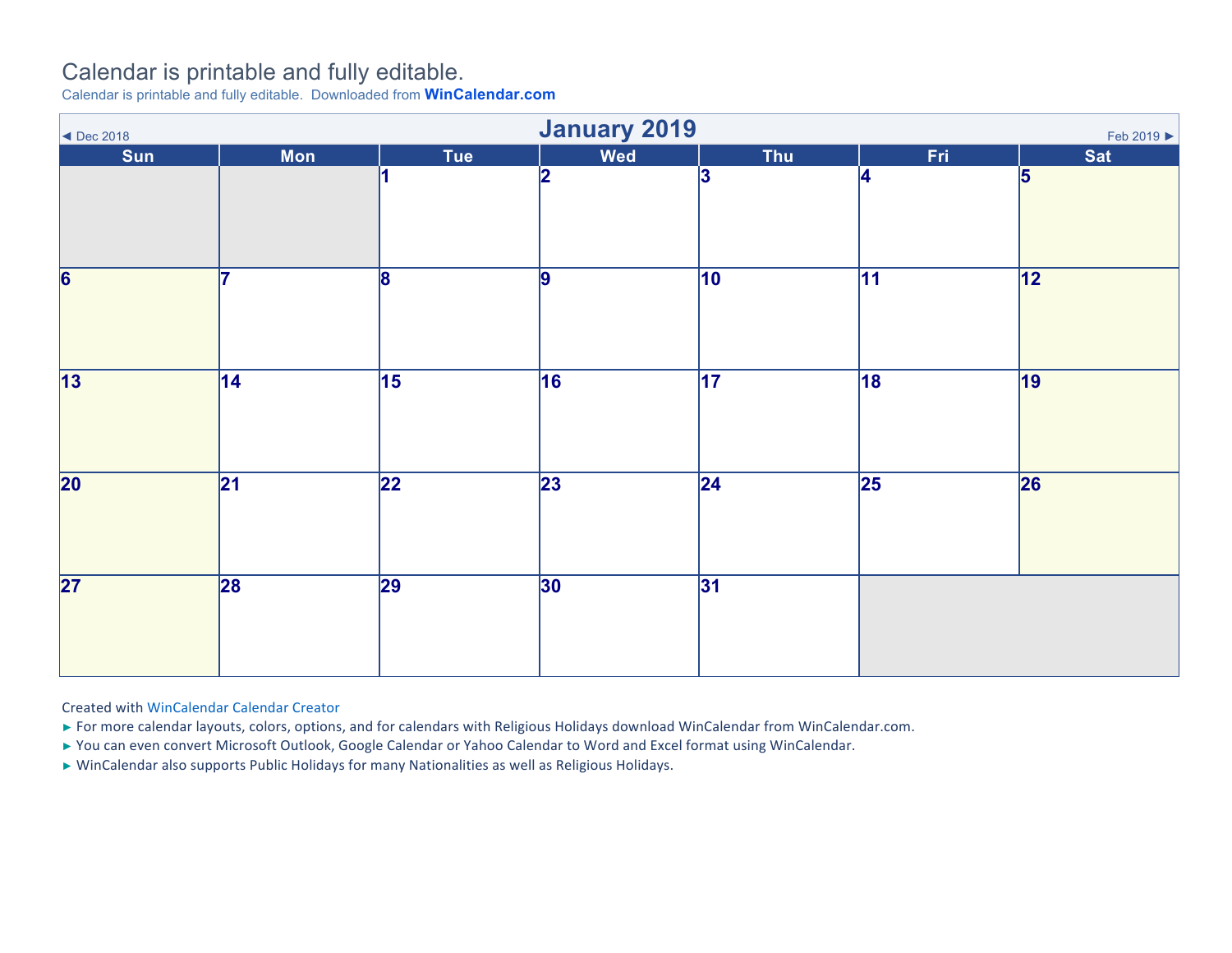| $\vert$ Jan 2019          | February 2019<br>Mar 2019 |                 |                 |                 |                 |                |  |  |
|---------------------------|---------------------------|-----------------|-----------------|-----------------|-----------------|----------------|--|--|
| Sun                       | <b>Mon</b>                | Tue             | Wed             | Thu             | Fri             | <b>Sat</b>     |  |  |
|                           |                           |                 |                 |                 |                 | 2              |  |  |
| $\overline{\overline{3}}$ | 4                         | $\overline{5}$  | $\overline{6}$  | 7               | $\overline{8}$  | $\overline{9}$ |  |  |
| 10                        | $\overline{11}$           | $\overline{12}$ | $\overline{13}$ | $\overline{14}$ | 15              | 16             |  |  |
| 17                        | 18                        | $\overline{19}$ | $\overline{20}$ | $\overline{21}$ | $\overline{22}$ | 23             |  |  |
| $\overline{24}$           | 25                        | $\overline{26}$ | $\overline{27}$ | 28              |                 |                |  |  |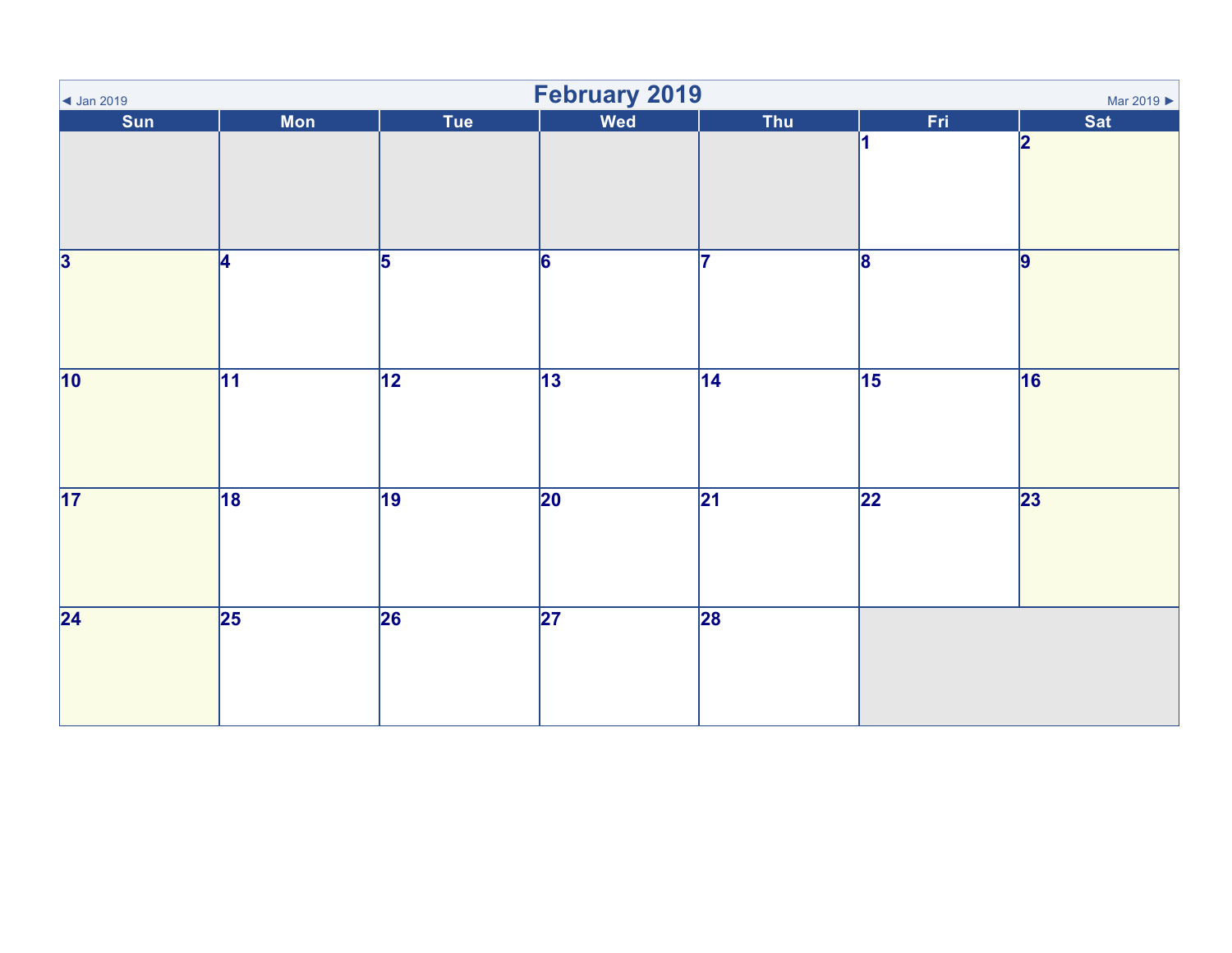| $\blacktriangleleft$ Feb 2019 | <b>March 2019</b><br>Apr 2019 ▶ |                                                    |                 |                                                     |                 |                                       |  |  |  |  |
|-------------------------------|---------------------------------|----------------------------------------------------|-----------------|-----------------------------------------------------|-----------------|---------------------------------------|--|--|--|--|
| Sun                           | <b>Mon</b>                      | <b>Tue</b>                                         | <b>Wed</b>      | <b>Thu</b>                                          | Fri             | <b>Sat</b><br>$\overline{\mathbf{2}}$ |  |  |  |  |
| $\overline{\mathbf{3}}$       | 4                               | 5                                                  | 6               | 17                                                  | 8               | $\vert$ 9                             |  |  |  |  |
| $\overline{10}$               | $\overline{11}$                 | 12<br>Lifting at HS<br>Weightroom<br>$6$ pm-7:15pm | 13              | 14 <br>Lifting at HS<br>Weightroom<br>$6$ pm-7:15pm | $\overline{15}$ | 16                                    |  |  |  |  |
| 17                            | 18                              | 19<br>Lifting at HS<br>Weightroom<br>$6$ pm-7:15pm | $ 20\rangle$    | 21<br>Lifting at HS<br>Weightroom<br>$6$ pm-7:15pm  | $\overline{22}$ | $\overline{23}$                       |  |  |  |  |
| $\overline{24}$               | $\overline{25}$                 | 26                                                 | $\overline{27}$ | 28                                                  | $\overline{29}$ | 30                                    |  |  |  |  |
| 31                            |                                 |                                                    |                 |                                                     |                 |                                       |  |  |  |  |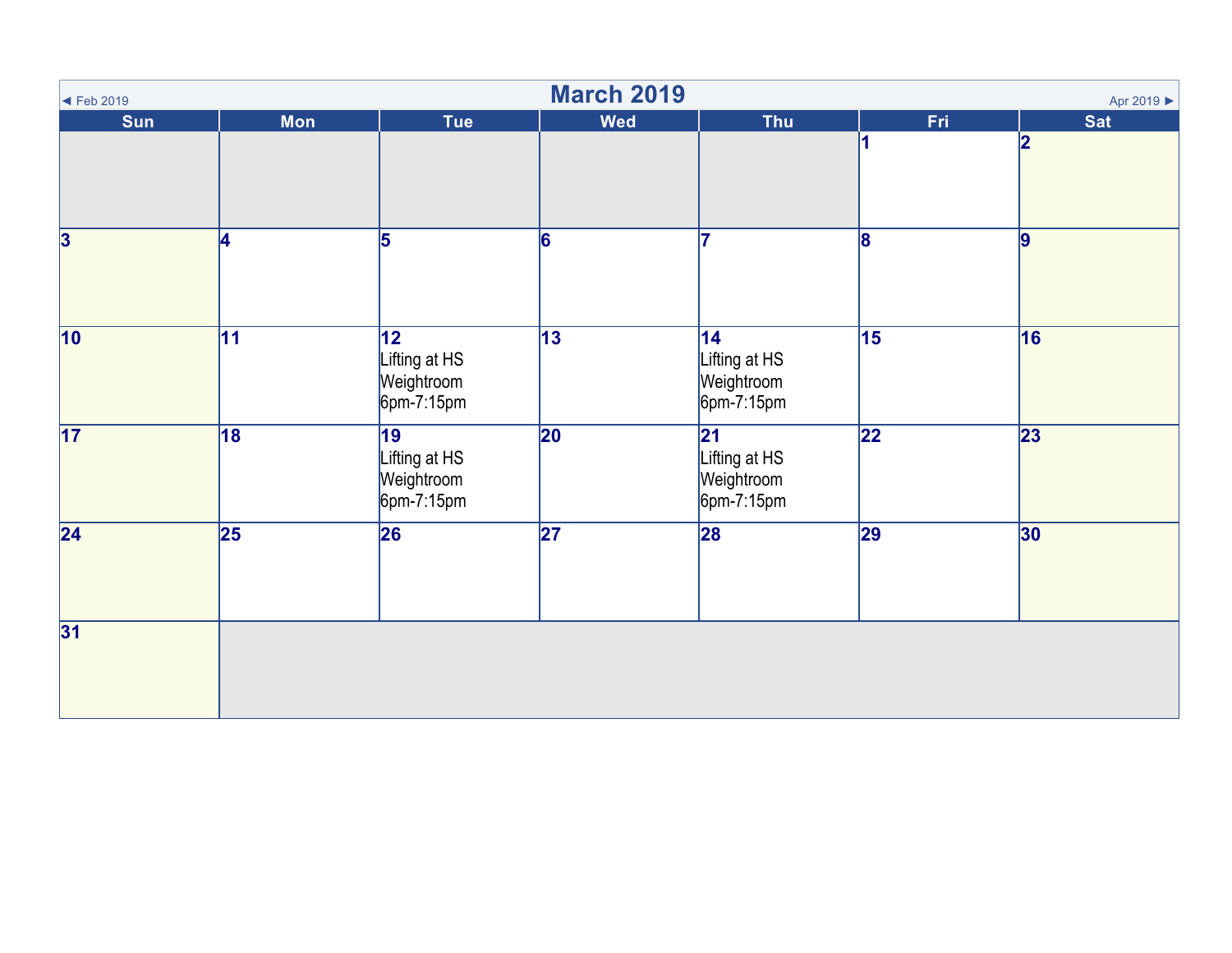| ◀ Mar 2019      |                 |                                                    | <b>April 2019</b> |                                                                          |                 | May 2019        |
|-----------------|-----------------|----------------------------------------------------|-------------------|--------------------------------------------------------------------------|-----------------|-----------------|
| Sun             | <b>Mon</b>      | <b>Tue</b>                                         | <b>Wed</b>        | <b>Thu</b>                                                               | Fri             | <b>Sat</b>      |
|                 |                 | Lifting at HS<br>Weightroom<br>$6$ pm-7:15pm       | 3                 | Lifting at HS<br>Weightroom<br>$6$ pm-7:15pm                             | 5               | 6               |
| 17              | 8               | Lifting at HS<br>Weightroom<br>$6pm-7:15pm$        | 10                | 11<br>Lifting at HS<br>Weightroom<br>$6$ pm-7:15pm                       | $\overline{12}$ | 13              |
| $\overline{14}$ | $\overline{15}$ | 16<br>Lifting at HS<br>Weightroom<br>$6pm-7:15pm$  | $\overline{17}$   | 18<br>Lifting at HS<br>Weightroom<br>$6$ pm-7:15pm                       | $\overline{19}$ | 20              |
| $\overline{21}$ | 22              | 23<br>Lifting at HS<br>Weightroom<br>$6$ pm-7:15pm | $ 24\rangle$      | $\overline{\mathbf{25}}$<br>Lifting at HS<br>Weightroom<br>$6$ pm-7:15pm | 26              | $\overline{27}$ |
| 28              | 29              | 30<br>Lifting at HS<br>Weightroom<br>$6$ pm-7:15pm |                   |                                                                          |                 |                 |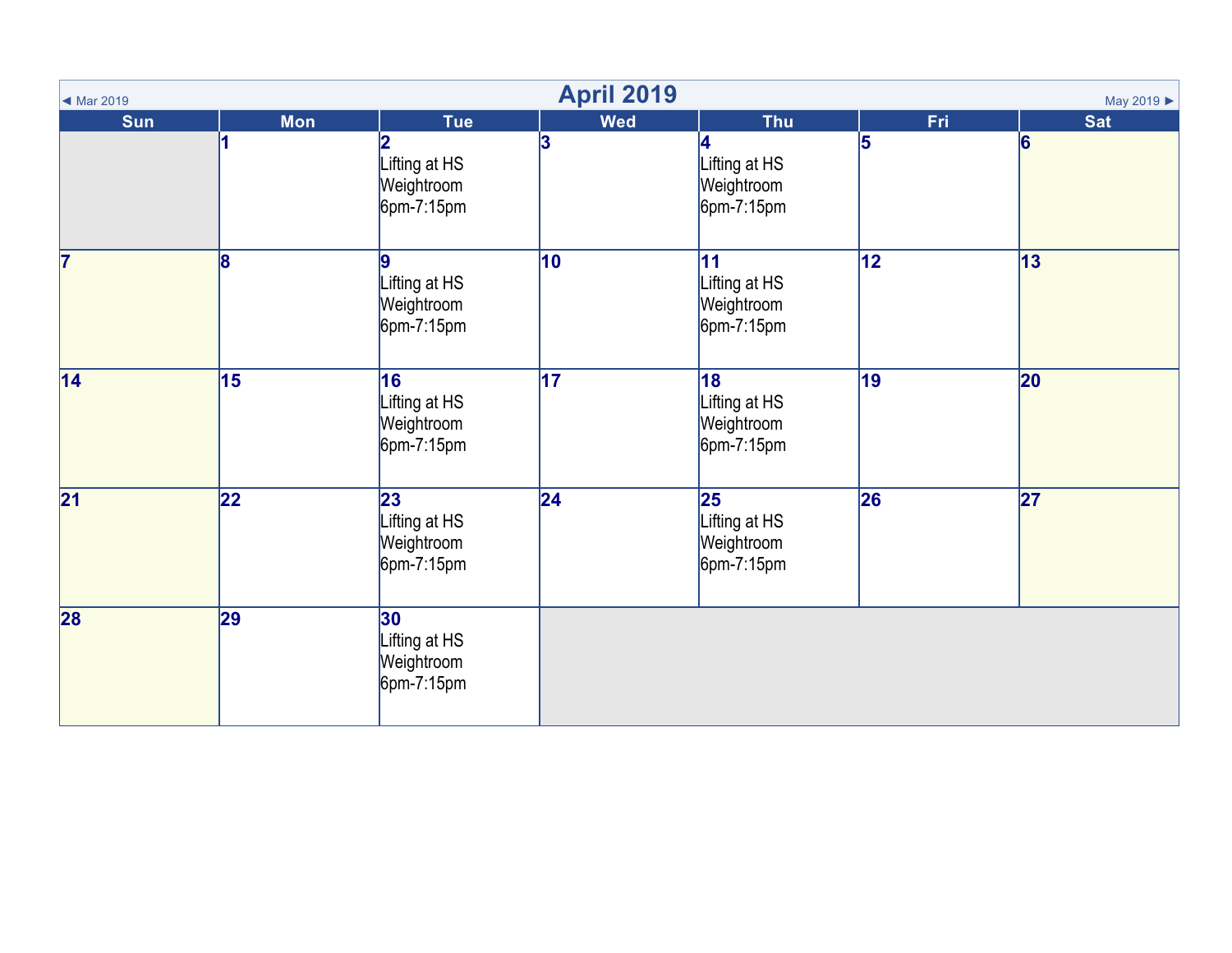| ◀ Apr 2019<br><b>May 2019</b><br>Jun 2019 > |                                                      |                                                    |                                               |                                                                                               |                                              |            |  |  |
|---------------------------------------------|------------------------------------------------------|----------------------------------------------------|-----------------------------------------------|-----------------------------------------------------------------------------------------------|----------------------------------------------|------------|--|--|
| <b>Sun</b>                                  | <b>Mon</b>                                           | <b>Tue</b>                                         | <b>Wed</b>                                    | <b>Thu</b>                                                                                    | <b>Fri</b>                                   | <b>Sat</b> |  |  |
|                                             |                                                      |                                                    | 1                                             |                                                                                               | 3                                            | 4          |  |  |
| $\overline{\mathbf{5}}$                     | 6                                                    |                                                    | 18                                            | 9                                                                                             | 10<br>Player meeting at<br>school 8am-8:30am | 11         |  |  |
| $\overline{12}$                             | 13<br><b>Parent Meeting</b><br>6-7pm at MS cafeteria | 14<br>Lifting at HS<br>Weightroom<br>$6$ pm-7:15pm | 15                                            | 16<br>Lifting at HS<br>Weightroom<br>$6$ pm-7:15pm                                            | 17                                           | 18         |  |  |
| 19                                          | 20                                                   | 21<br>Lifting at HS<br>Weightroom<br>$6$ pm-7:15pm | 22                                            | 23<br>Lifting at HS<br>Weightroom<br>$6$ pm-7:15pm                                            | 24                                           | 25         |  |  |
| 26                                          | 27                                                   | 28<br>Lifting at HS<br>Weightroom<br>$6$ pm-7:15pm | 29<br>Sport Physicals May<br>29 <sup>th</sup> | 30<br>Helmet Fittings @ MS<br>5:30-6:15 PM 8 <sup>th</sup> grade<br>6:15-7:00 PM 7th<br>grade | 31                                           |            |  |  |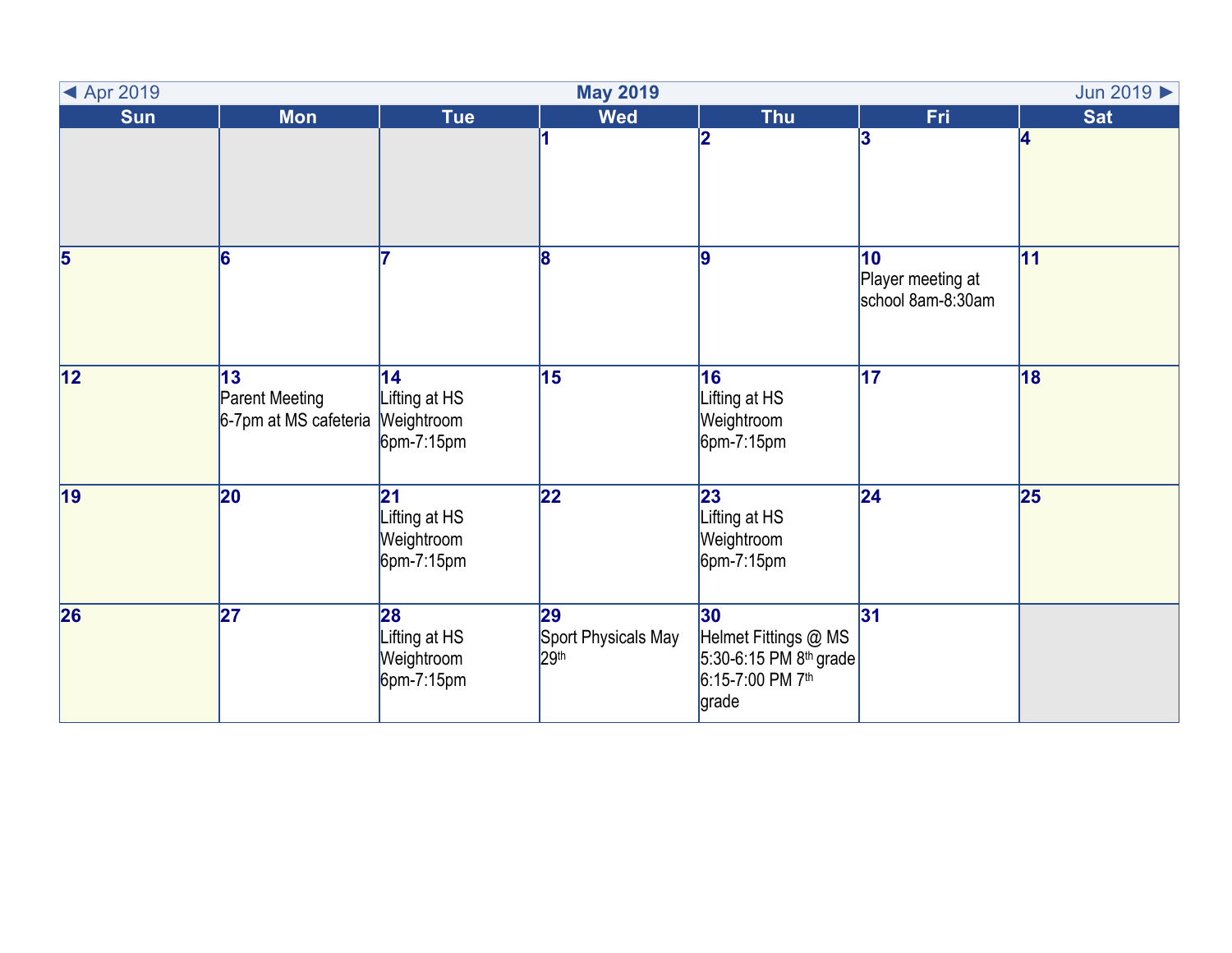| $\blacktriangleleft$ May 2019 | <b>June 2019</b><br>Jul 2019 > |                                                                      |            |                                                               |     |              |  |  |  |
|-------------------------------|--------------------------------|----------------------------------------------------------------------|------------|---------------------------------------------------------------|-----|--------------|--|--|--|
| <b>Sun</b>                    | <b>Mon</b>                     | <b>Tue</b>                                                           | <b>Wed</b> | <b>Thu</b>                                                    | Fri | <b>Sat</b>   |  |  |  |
| $\overline{\mathbf{2}}$       | 3                              | 4<br>Lifting at HS<br>Weightroom<br>$11am-12pm$                      | 5          | 6<br>Lifting at HS<br>Weightroom<br>$11am-12pm$               | 17  | $\mathbf{8}$ |  |  |  |
| 9                             | 10                             | 11<br>Lifting at HS<br>Weightroom<br>$11am-12pm$                     | 12         | 13<br>Lifting at HS<br>Weightroom<br>$11am-12pm$              | 14  | 15           |  |  |  |
| $\overline{16}$               | $\overline{17}$                | 18<br>Lifting at HS<br>Weightroom<br>11am-12pm                       | 19         | 20<br>Lifting at HS<br>Weightroom<br>$11am-12pm$              | 21  | 22           |  |  |  |
| $\overline{23}$               | $\overline{24}$                | $\overline{\mathbf{25}}$<br>Lifting at HS<br>Weightroom<br>11am-12pm | 26         | $\overline{27}$<br>Lifting at HS<br>Weightroom<br>$11am-12pm$ | 28  | 29           |  |  |  |
| 30                            |                                |                                                                      |            |                                                               |     |              |  |  |  |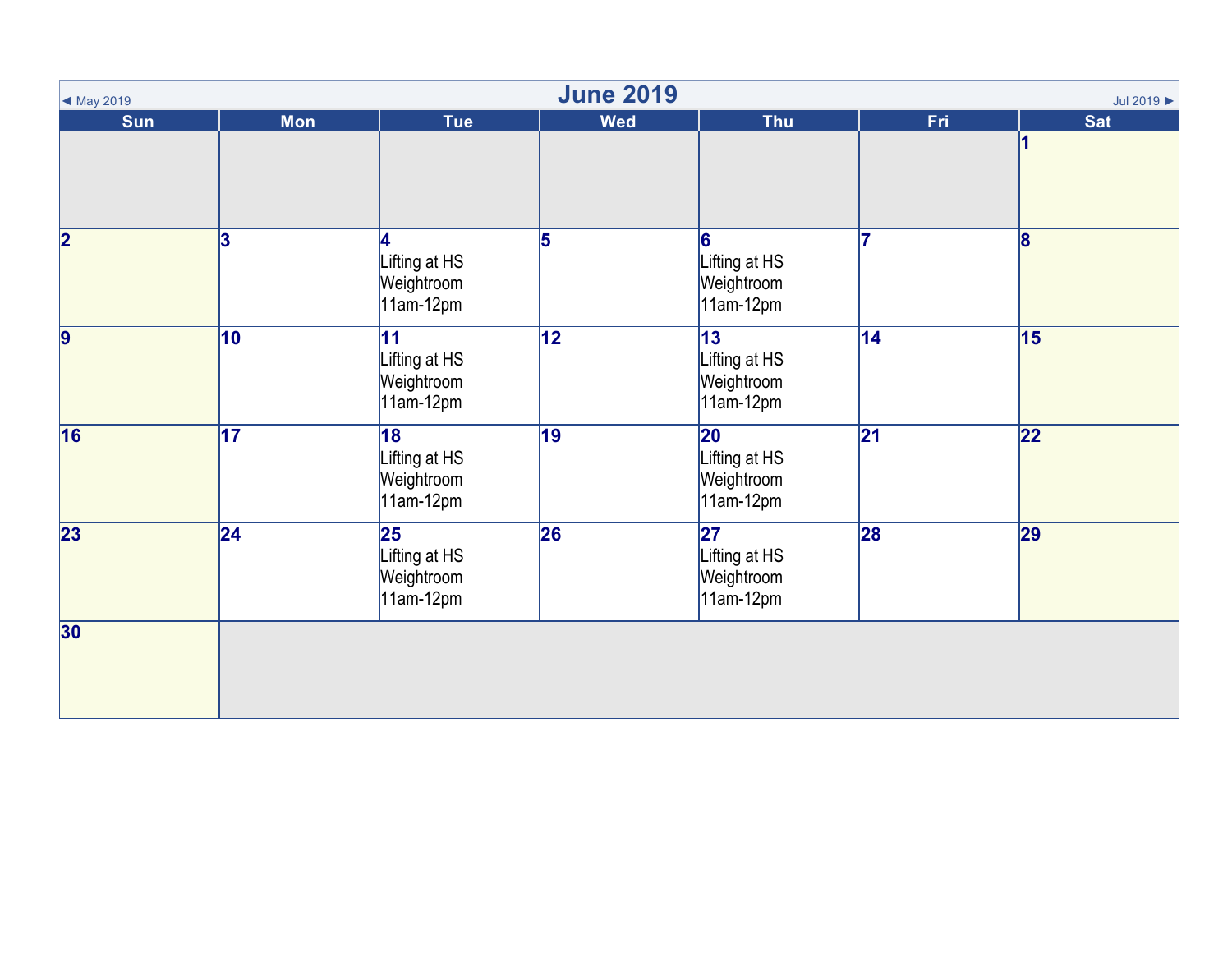| <b>July 2019</b><br>Aug 2019 ▶<br>$\blacktriangleleft$ Jun 2019 |                 |                       |                 |                                             |                 |                 |  |  |
|-----------------------------------------------------------------|-----------------|-----------------------|-----------------|---------------------------------------------|-----------------|-----------------|--|--|
| Sun                                                             | <b>Mon</b>      | <b>Tue</b>            | <b>Wed</b>      | <b>Thu</b>                                  | Fri             | <b>Sat</b>      |  |  |
|                                                                 |                 | 2                     | 3               | 4                                           | 5               | $\vert 6 \vert$ |  |  |
| 17                                                              | 8               | Camp 6-8pm @ HS       | $\overline{10}$ | $\overline{11}$<br>Camp 6-8pm @ HS          | $\overline{12}$ | $\overline{13}$ |  |  |
| $\overline{14}$<br>Camp 6-8pm @ HS                              | $\overline{15}$ | 16<br>Camp 6-8pm @ HS | $\overline{17}$ | 18<br>Camp 6-8pm @ HS                       | $\overline{19}$ | 20              |  |  |
| $\overline{21}$<br>Camp 6-8pm @ HS                              | 22              | 23<br>Camp 6-8pm @ HS | 24              | $\overline{\mathbf{25}}$<br>Camp 6-8pm @ HS | 26              | $\overline{27}$ |  |  |
| 28<br>Camp 6-8pm @ HS                                           | 29              | 30<br>Camp 6-8pm @ HS | 31              |                                             |                 |                 |  |  |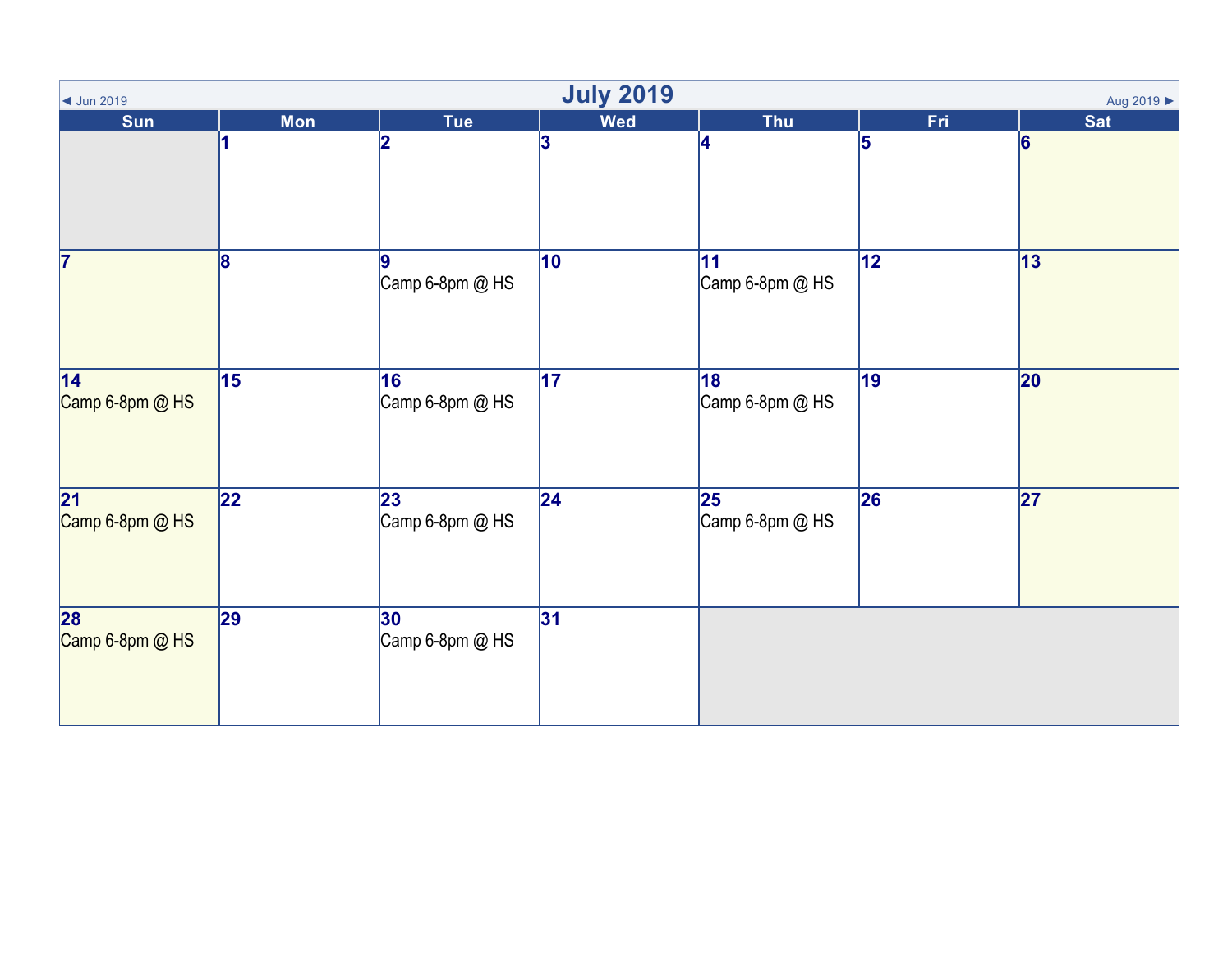| $\blacktriangleleft$ Jul 2019 | <b>August 2019</b><br>Sep 2019 ▶ |                                               |                                             |                                                                                                                                                         |     |            |  |  |  |
|-------------------------------|----------------------------------|-----------------------------------------------|---------------------------------------------|---------------------------------------------------------------------------------------------------------------------------------------------------------|-----|------------|--|--|--|
| <b>Sun</b>                    | <b>Mon</b>                       | <b>Tue</b>                                    | <b>Wed</b>                                  | <b>Thu</b>                                                                                                                                              | Fri | <b>Sat</b> |  |  |  |
|                               |                                  |                                               |                                             | Practice 6-8pm @ MS Practice 6-8pm @ MS                                                                                                                 |     | 3          |  |  |  |
| 4                             |                                  |                                               |                                             | Practice 5-7pm @ MS Practice 5-7pm @ MS Practice 5-7pm @ MS Practice 5-7pm @ MS Practice 5-7pm @ MS                                                     |     | 10         |  |  |  |
| 11                            | 12                               | 13                                            | $\overline{14}$                             | 15<br>Practice 5-7pm @ MS Practice 5-7pm @ MS Practice 5-7pm @ MS Practice 5-7pm @ MS Practice 5-7pm @ MS                                               | 16  | 17         |  |  |  |
| 18                            | 19                               | 20                                            | 21                                          | 22<br>Practice 4-6pm @ MS Practice 4-6pm @ MS Practice 4-6pm @ MS Practice 4-6pm @ MS Practice 4-6pm @ MS                                               | 23  | 24         |  |  |  |
| 25                            | 26                               | 27<br>Practice 4-6pm @ MS Practice 4-6pm @ MS | 28<br>First Day of School<br>Practice 3-5pm | 29<br>7 <sup>th</sup> grade vs Olentangy Practice 3-5pm<br>Berkshire<br>Away 5:30 PM<br>8 <sup>th</sup> Grade vs<br>Olentangy Berkshire<br>Home 5:30 PM | 30  | 31         |  |  |  |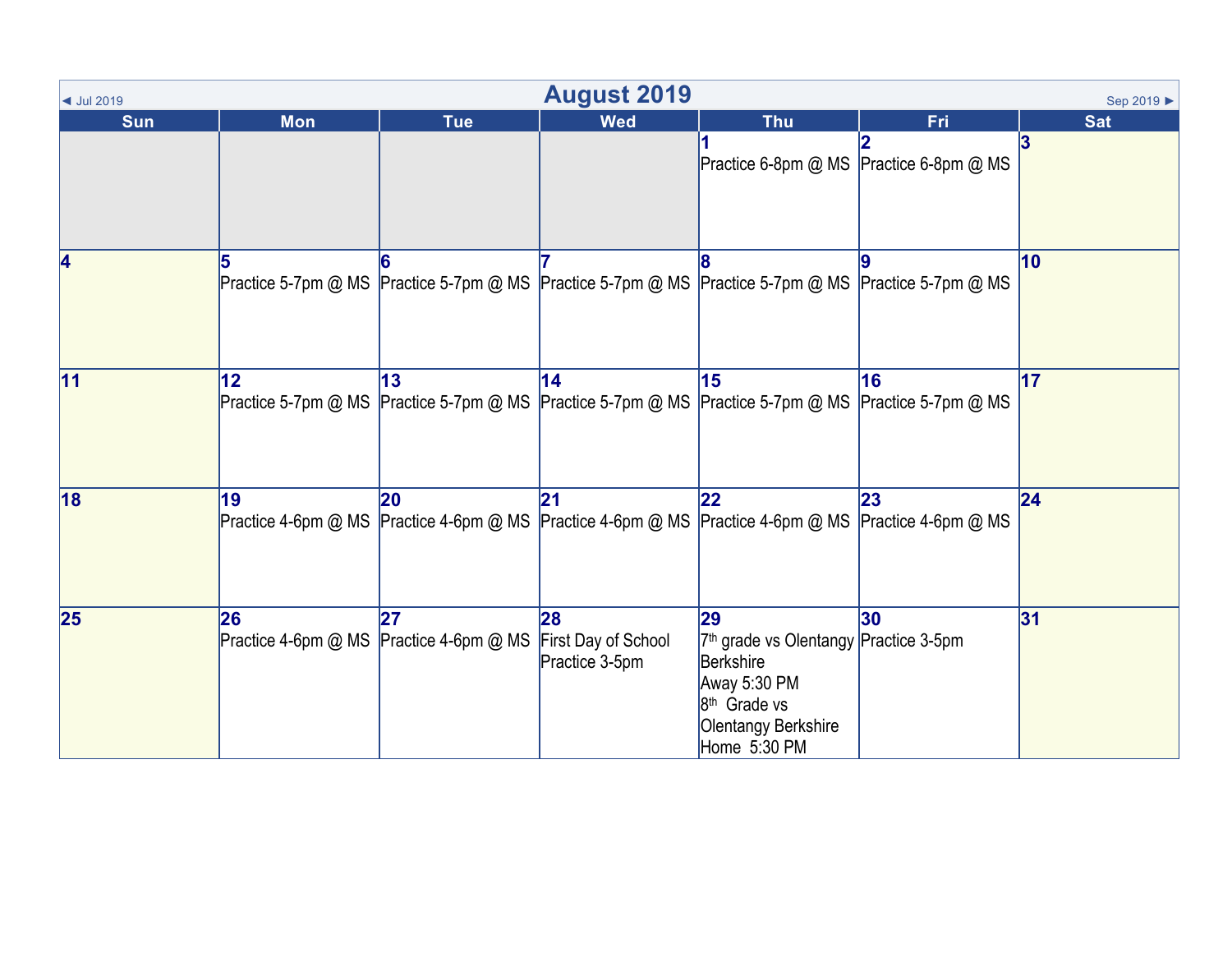| <b>September 2019</b><br>Oct 2019 ▶<br>▲ Aug 2019 |                      |                       |                                                                                   |                                                                                                  |                                   |                 |  |
|---------------------------------------------------|----------------------|-----------------------|-----------------------------------------------------------------------------------|--------------------------------------------------------------------------------------------------|-----------------------------------|-----------------|--|
| <b>Sun</b>                                        | <b>Mon</b>           | <b>Tue</b>            | <b>Wed</b>                                                                        | <b>Thu</b>                                                                                       | Fri                               | <b>Sat</b>      |  |
| 1                                                 | Labor Day            | Practice 3-5pm        | 4<br>7th Grade vs<br>Pickerington Lakeview<br>Home<br>5PM                         | 8 <sup>th</sup> Grade vs<br>Pickerington Lakeview<br>Away<br>5PM                                 | Practice 3-5pm                    |                 |  |
| $\overline{\mathbf{8}}$                           | 9<br>Practice 3-5pm  | 10<br>Practice 3-5pm  | $\overline{11}$<br>7 <sup>th</sup> Grade vs Newark<br>Heritage<br>Home<br>5:30 PM | $\overline{12}$<br>8 <sup>th</sup> Grade vs<br>Pleasantview<br>Away<br>$5:30$ PM                 | $\overline{13}$<br>Practice 3-5pm | $\overline{14}$ |  |
| $\overline{15}$                                   | 16<br>Practice 3-5pm | 17<br>Practice 3-5pm  | 18<br>7 <sup>th</sup> Grade vs Lancaster<br>Ewing<br>Away<br>5:30 PM              | 19<br>$8th$ Grade vs Lancaster<br>Ewing<br>Home<br>$5:30$ PM                                     | 20<br>Practice 3-5pm              | 21              |  |
| 22                                                | 23<br>Practice 3-5pm | 24 <br>Practice 3-5pm | 25<br>7 <sup>th</sup> Grade vs<br>Home<br>5 P M                                   | 26<br>8 <sup>th</sup> Grade vs<br>Pickerington Ridgeview Pickerington Ridgeview<br>Away<br>5 P M | 27<br>Practice 3-5pm              | 28              |  |
| 29                                                | 30<br>Practice 3-5pm |                       |                                                                                   |                                                                                                  |                                   |                 |  |

More Free Calendars Templates: 2019 Calendar, Printable Calendar, Holiday Calendar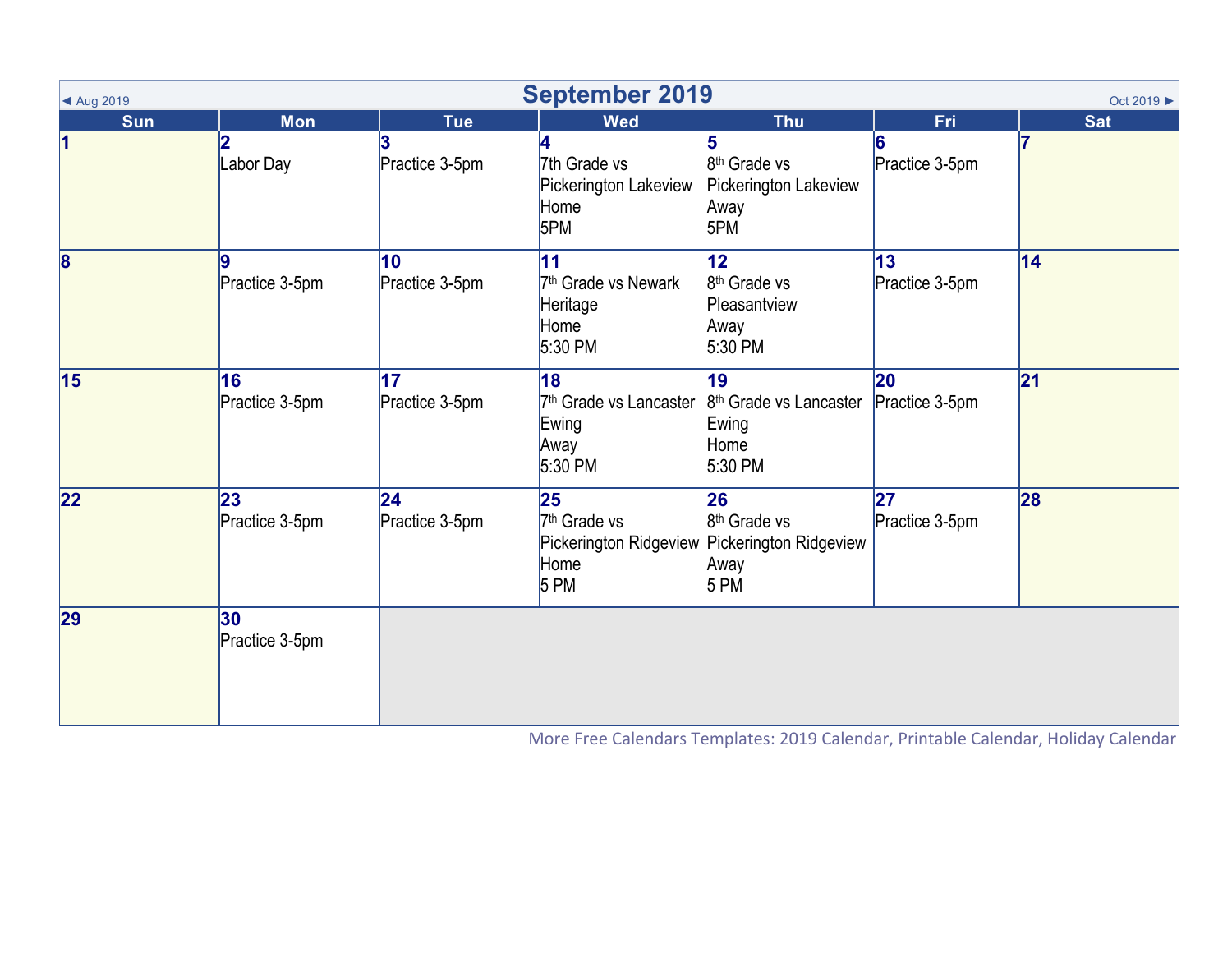| <b>Example 3 Sep 2019</b> |                      |                      | October 2019                                                                                                      | Nov 2019 >                                                                                                         |                             |                |
|---------------------------|----------------------|----------------------|-------------------------------------------------------------------------------------------------------------------|--------------------------------------------------------------------------------------------------------------------|-----------------------------|----------------|
| <b>Sun</b>                | <b>Mon</b>           | Tue                  | <b>Wed</b>                                                                                                        | <b>Thu</b>                                                                                                         | <b>Fri</b>                  | <b>Sat</b>     |
|                           |                      | Practice 3-5pm       | Sherman<br>Home<br>5:30 PM                                                                                        | 7 <sup>th</sup> Grade vs Lancaster 8 <sup>th</sup> Grade vs Lancaster Practice 3-5pm<br>Sherman<br>Home<br>5:30 PM |                             | $\overline{5}$ |
| $\overline{6}$            | Practice 3-5pm       | Practice 3-5pm       | 9<br>7 <sup>th</sup> Grade vs<br>Groveport 5PM<br>8 <sup>th</sup> Grade vs<br>Groveport 7PM<br>Mike Locke Stadium | $\overline{10}$<br>Practice 3-5pm                                                                                  | <b>11</b><br>Practice 3-5pm | 12             |
| $\overline{13}$           | 14<br>Practice 3-5pm | 15<br>Practice 3-5pm | 16<br>Practice 3-5pm                                                                                              | 17<br>7 <sup>th</sup> Grade vs Logan<br>Home 5:30 PM<br>8 <sup>th</sup> Grade vs Logan<br>Away 5:30 PM             | 18<br>Practice 3-5pm        | 19             |
| $\overline{20}$           | 21                   | $\overline{22}$      | 23                                                                                                                | $\overline{24}$                                                                                                    | $\overline{25}$             | 26             |
| $\overline{27}$           | 28                   | 29                   | 30                                                                                                                | 31                                                                                                                 |                             |                |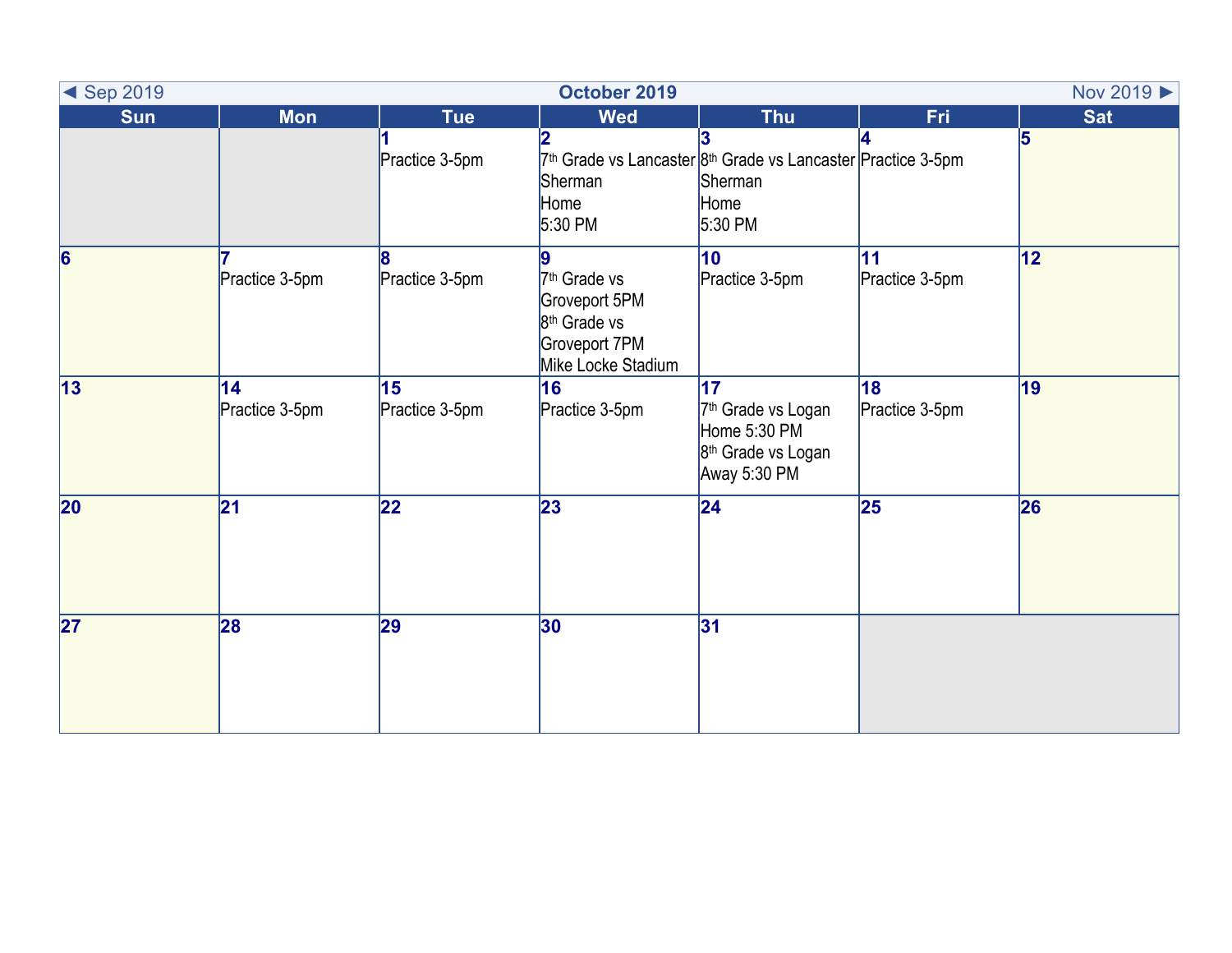| $\sim$ Oct 2019           | November 2019<br>Dec 2019 ▶ |                 |                 |                 |                 |                         |  |  |  |
|---------------------------|-----------------------------|-----------------|-----------------|-----------------|-----------------|-------------------------|--|--|--|
| Sun                       | <b>Mon</b>                  | Tue             | <b>Wed</b>      | Thu             | Fri             | <b>Sat</b>              |  |  |  |
|                           |                             |                 |                 |                 |                 | $\overline{\mathbf{2}}$ |  |  |  |
| $\overline{\overline{3}}$ | 4                           | $\overline{5}$  | $\overline{6}$  | 17              | $\overline{8}$  | $\overline{9}$          |  |  |  |
| 10                        | $\overline{11}$             | $\overline{12}$ | $\overline{13}$ | $\overline{14}$ | $\overline{15}$ | 16                      |  |  |  |
| 17                        | 18                          | 19              | $\overline{20}$ | $\overline{21}$ | $\overline{22}$ | $\overline{23}$         |  |  |  |
| $\overline{24}$           | $\overline{25}$             | 26              | $\overline{27}$ | 28              | $\overline{29}$ | 30                      |  |  |  |